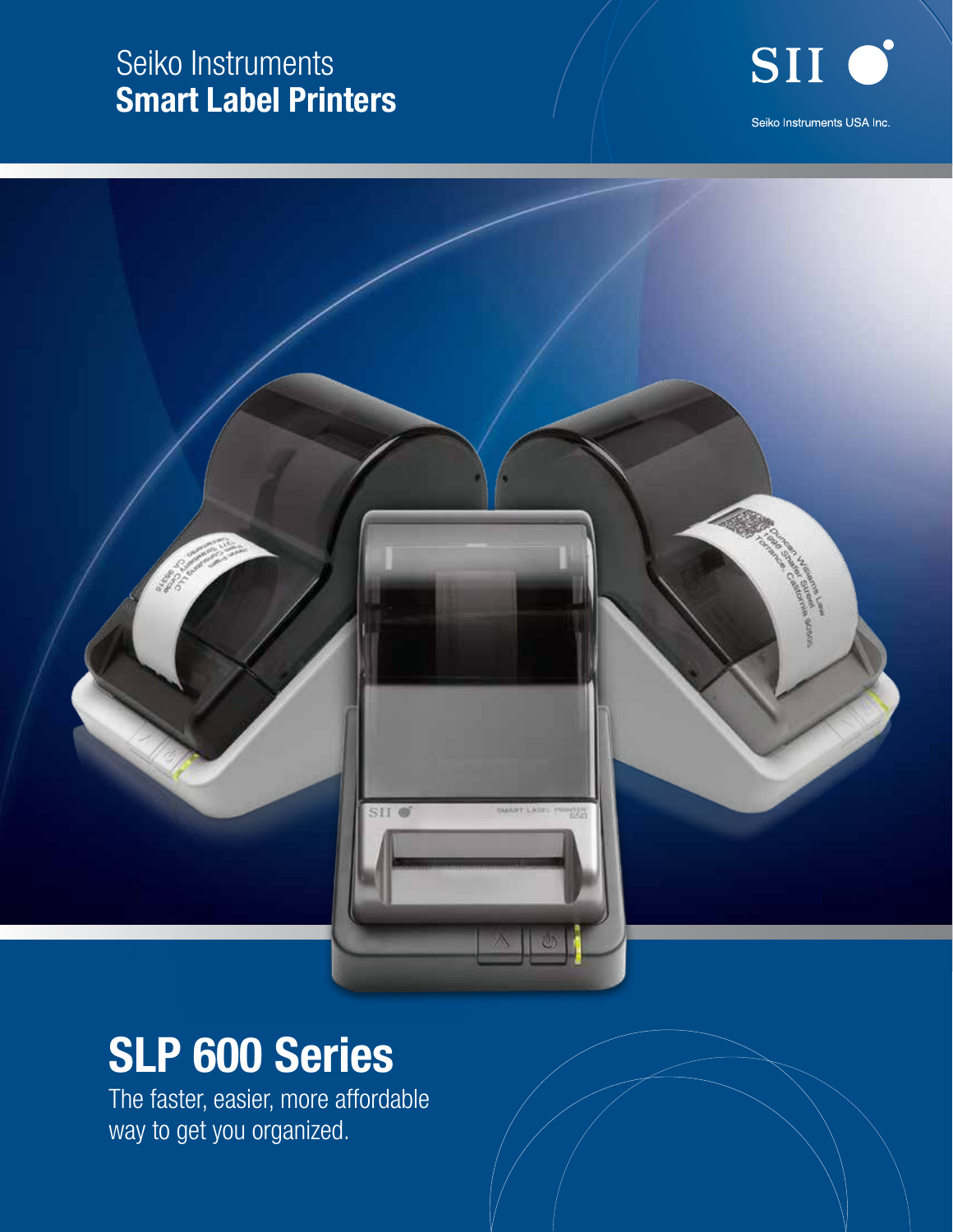## Smart Label Printers

- **Faster**
- **Easier**
- Cheaper
- $\blacksquare$  More versatile









Printing labels from your PC or Mac is frustrating. Sure, you can buy sheets of labels for your laser or inkjet printer. But what if you need only one label? What if you don't have the time to fuss with confusing template files trying to get labels to look right? What if address labels aren't enough?

Smart Label Printers are designed to print labels, and they do it incredibly well. Need a single label? Print. Need twenty labels? Print. Need different types of labels? Print, swap, and print again. Need it fast? Print. It's that simple.

No special sheets of labels. No awkward templates. No need for ink, toner or ribbons. Smart Label Printers printers give you fast, straightforward and predictable label printing. Time, after time, after time.

### Use a Smart Label Printer to:

- Get your invoices out faster
- $\blacksquare$  Take the headaches out of shipping products
- **Eliminate holiday mailing nightmares**
- Get systematic with color-coded file folders
- $\blacksquare$  Print professional looking name and security badges
- Organize those old CDs, DVDs, binders, and more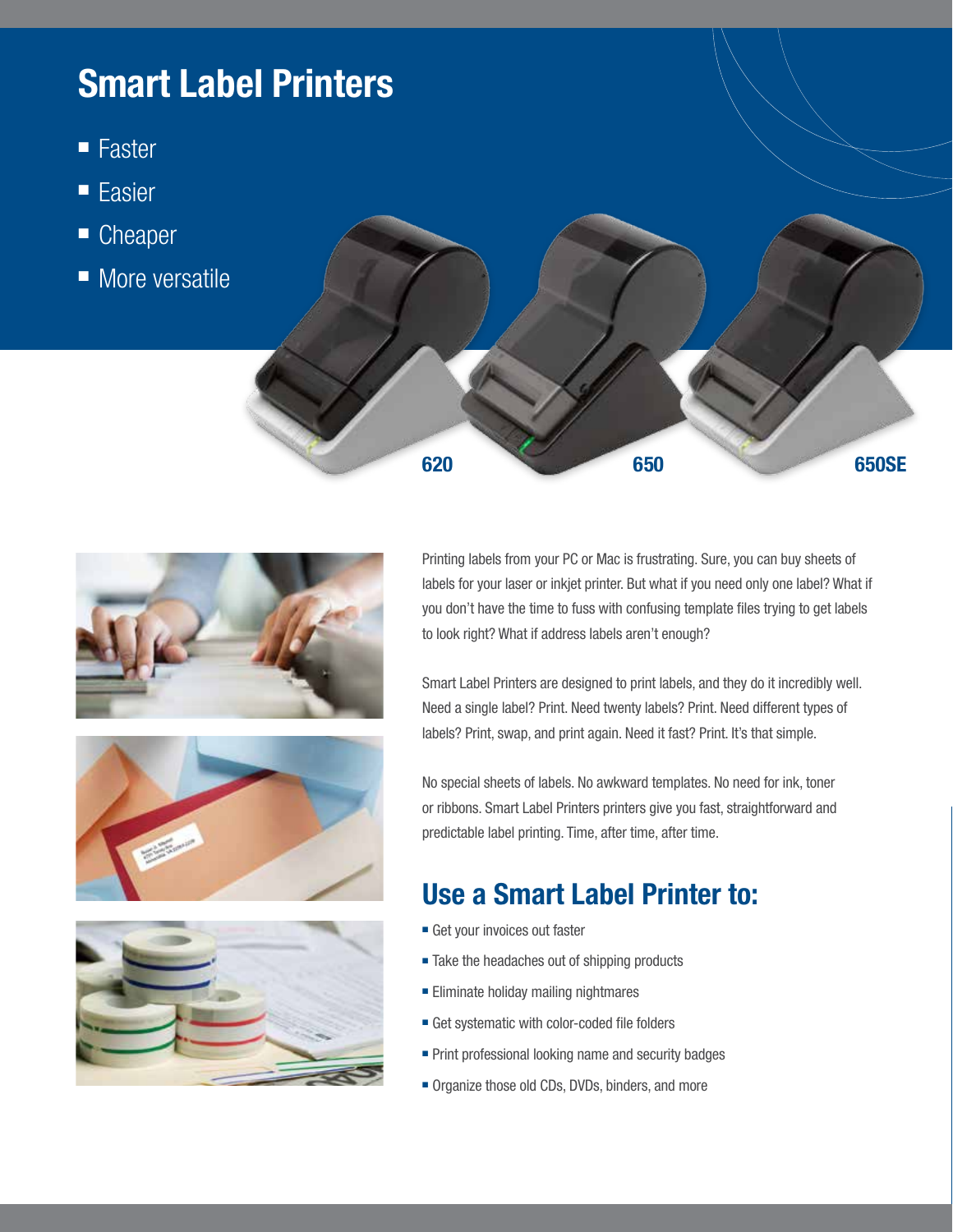## SLP 600 Series

Seiko Instruments' SLP 600 series label printers bring industry-leading direct thermal printing technology from the world-leader in precision manufacturing to your desktop. Whether you need address labels, shipping labels with bar codes, color-coded file folder labels, or any number of other label printing uses, the SLP 600 series gives you a faster, easier, and more affordable way to get organized.

With plug and play simplicity, Seiko Instruments label printers are quick to setup and easy to use. Advanced direct thermal printer technology means fast — up to almost 4 inches per second — high-quality label printing without the fuss of ink cartridges, toner or ribbons. The only consumable these printers use is labels. Replacing rolls and changing labels could not be easier. Simply drop in a new roll and you are ready. The SLP 600 series features three affordable printers, giving you an array of print speed, print resolution, and communication interface options to choose from. Each model includes a limited 3-year warranty.



Smart Label Printer 620

An affordable, entry-level desktop USB model, featuring Seiko Instruments' ultra-reliable direct thermal printer technology. The SLP 620 is perfect for everyday label printing needs.



Smart Label Printer 650 More speed. Higher resolution. A USB direct thermal printer producing 300 DPI labels at close to 4 inches per second.



Smart Label Printer 650SE Greater adaptability. A direct thermal printer featuring USB and serial connectivity. The SLP 650SE produces 300 DPI labels at close to 4 inches per second.

#### Smart Label Software

Rapidly produce professional labels on your PC or Mac, running Windows, Mac OS, or Linux. Intuitive Smart Label Software supports Microsoft® Excel®, Outlook®, Access®, and Word®, and gives you an easy-to-use interface for creating, formatting, printing, and saving all your labels.

#### Need to design your own labels? No problem.

Smart Label Printer software gives you the tools to create great looking labels. Specify where to place text, graphics, or bar codes. Use your own images by importing from existing desktop files or use copy and paste to import images from your computer's clipboard. For fast, personalized name tag labels, Smart Label Printer software imports images captured directly from your computer's camera.